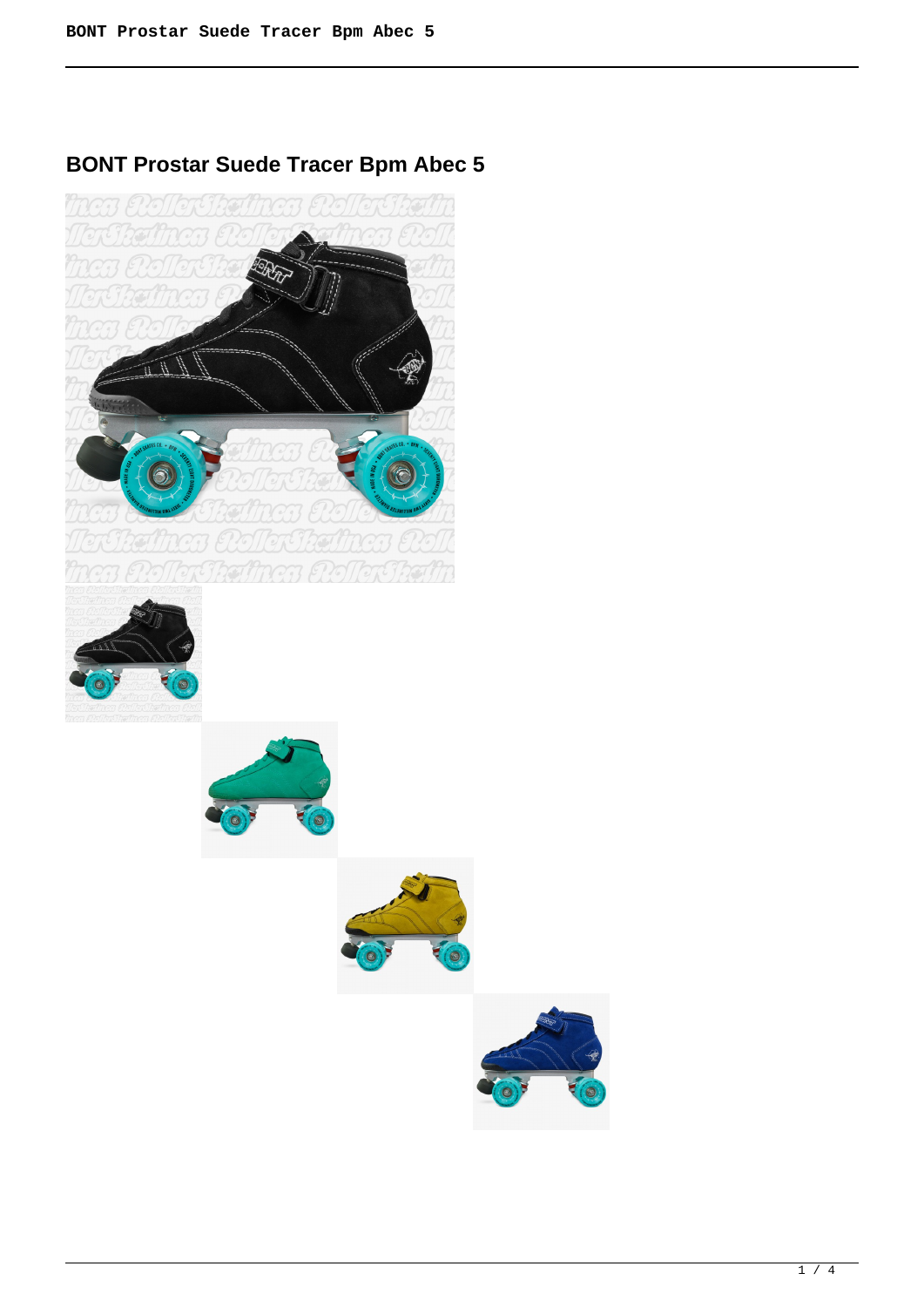



The thermoplastic in the heel allows you to mold your boot with a hairdryer to obtain a custom fit in under 10 minutes!

Rating: Not Rated Yet **Price**  Base price with tax \$389.00 Price with discount \$389.00 Salesprice with discount

Sales price \$389.00

Sales price without tax \$389.00

Save:

Tax amount

[Ask a question about this product](https://rollerskatin.ca/index.php?option=com_virtuemart&view=productdetails&task=askquestion&virtuemart_product_id=1190&virtuemart_category_id=28&tmpl=component)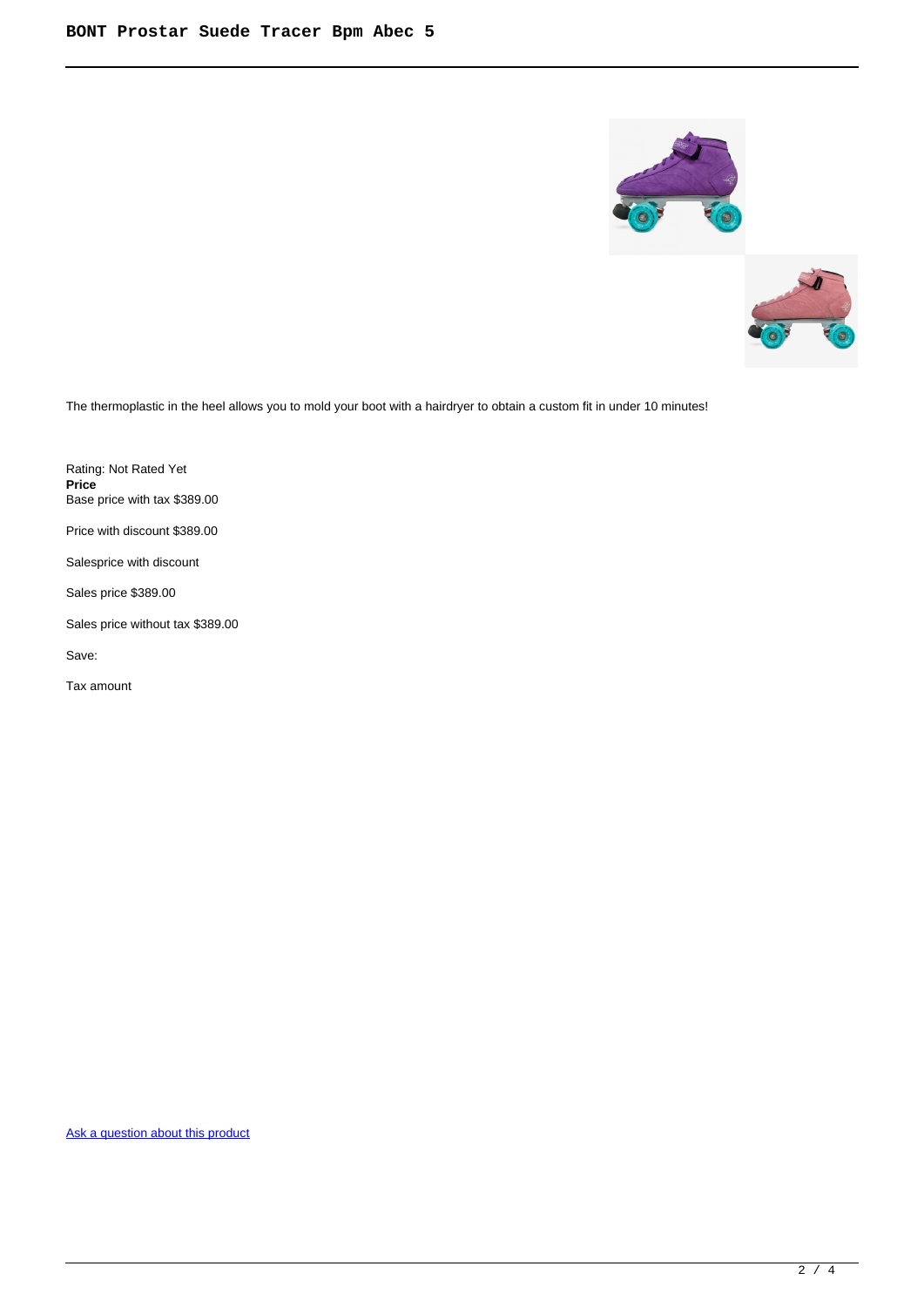#### **Description**

# **BONT Prostar Suede Tracer Bpm Abec 5**

A skate designed to be light, responsive and heat moldable! A skate designed for you. The thermoplastic in the heel allows you to mold your boot with a hairdryer to obtain a custom fit in under 10 minutes. This is especially good for skaters with skinny or wide ankles. The boot is made with suede and features replaceable rubber bumper toe protection, an adjustable velcro top strap, and rear heel loop to put your laces through. The Tracer plate has a 20-degree action. The package will come with BPM 78A wheels made with premium high rebounding urethane, rounds out the super-light Prostar package.

### **Features:**

- **Base:** Fiberglass
- **Outer skin:** Suede
- **Liner:** Microfiber
- **Boot height:** High
- **Heel rise:** 6mm
- **Innersole:** EVA with fabric
- **Heat moldable:** Fully heat moldable base utilizing epoxy thermoset resin allows you to mold your boot with a hairdryer to obtain a custom fit in under 10 minutes. Do not put in the oven to heat mold.
- **Padding:** Memory foam
- **Size options:** 35-46 for black-blue 35-39 for other colors
- **Fit options:** Standard
- **BPM wheels**
- **ABEC 5 bearings**

#### **BONT Boot Sizing**

It's critical to get this part right prior to ordering! This size chart shows the exact size of the foot form or 'last' that is used to create each specific size of BONT boots. As a basic rule, most skaters like their boots to be 3-4mm longer than the last. This allows for your feet to grow in length when the boots are tightened. If you like your boots super tight, then just add 1-2mm but be warned, your toes will touch the end and possibly be scrunched. To find your size, place a tape measure on a flat surface up against a wall. Stand on the tape measure with your heel against the wall. If you use a ruler, take into consideration that most rulers have a gap where there are no measurements. Look down and take the measurement from your longest toe. Then use the MM scale on the size chart to find your size...



Here are some examples of mm sizes and the boot size that BONT recommends:

253mm + 4mm you should order size 6.5

258mm + 4mm you should order size 7

273mm + 4mm you should order size 9

291mm + 4mm you should order size 11

## **Ready to Order your New BONTS?**

If you are confident you have selected the right BONT size for yourself, by this measuring method or maybe you have had BONT boots before or tried a friends on, or tried actual BONT sizing stock somehwere in person (available by appointment at Rollerskatin.ca) then you are all set to order your BONT boot or skate! if you want to doublecheck everything with us to make sure you order the right size please send an email to: **[CustomerService@RollerSkatin.ca](mailto:CustomerService@RollerSkatin.ca)**